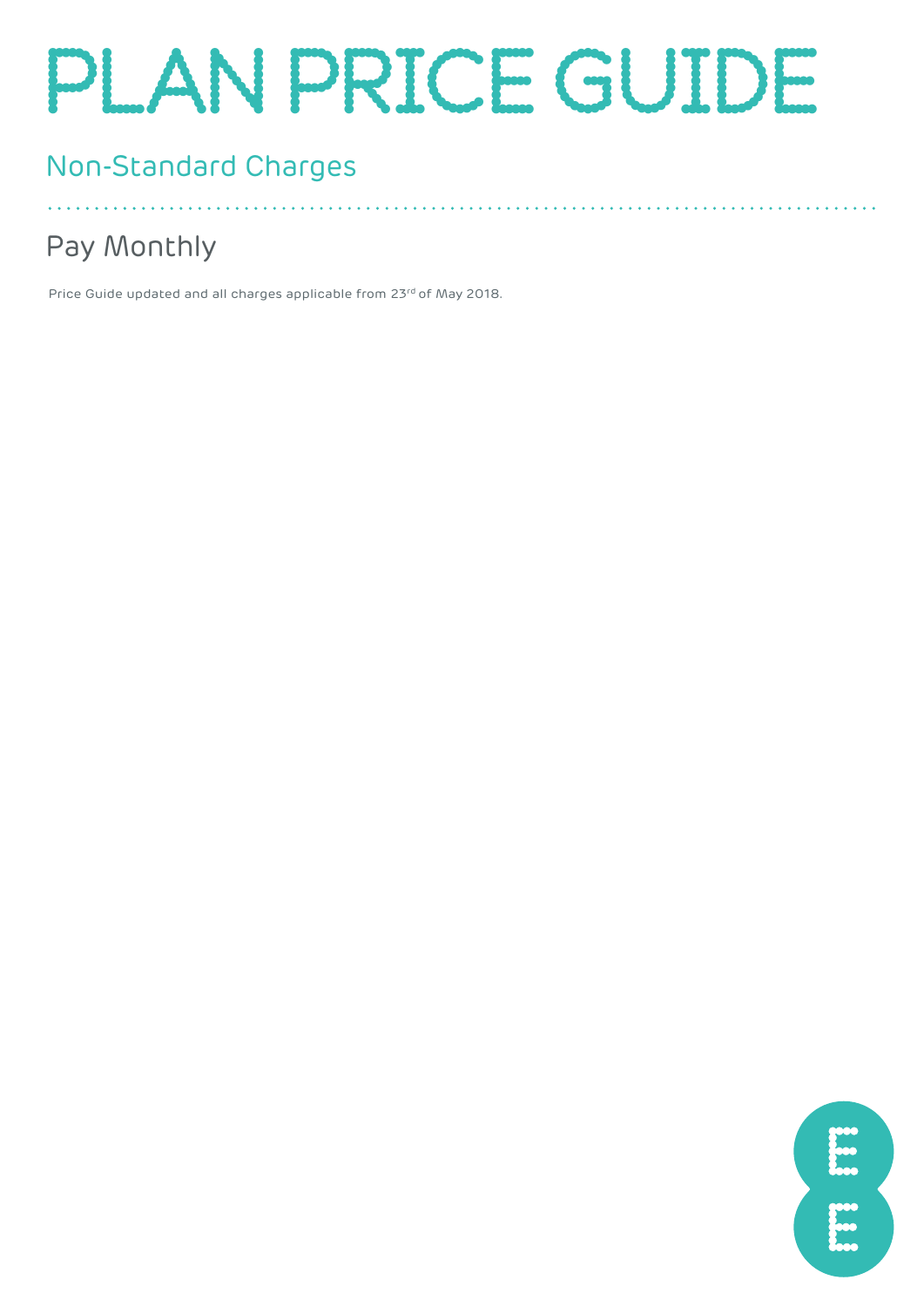### PRICE FOR ADDITIONAL CALLS AND TEXTS THAT ARE NOT INCLUDED IN YOUR PRICE PLAN.

| <b>Service Type</b>                                                                                                                                   | Call charges for a one minute direct dial call (unless otherwise stated)<br>inc VAT                                                               |
|-------------------------------------------------------------------------------------------------------------------------------------------------------|---------------------------------------------------------------------------------------------------------------------------------------------------|
| Calls to Customer Services (During Normal Working Hours)                                                                                              | Free                                                                                                                                              |
| Calls to Customer Services (During Extended Working Hours)                                                                                            | Free                                                                                                                                              |
| Calls to Customer Services (priority answer)                                                                                                          | 50p per call*                                                                                                                                     |
| Text Relay calls via 18002                                                                                                                            | Standard Rates Apply                                                                                                                              |
| International operator assistance (155)                                                                                                               | £1.53 per minute                                                                                                                                  |
| Emergency calls (999, 112) <sup>1</sup>                                                                                                               | Free                                                                                                                                              |
| NHS Direct (111) <sup>1</sup>                                                                                                                         | Free                                                                                                                                              |
| Standard non-emergency (101)                                                                                                                          | 15p per call                                                                                                                                      |
| Blind and disabled directory enquiries (195) <sup>1</sup>                                                                                             | Free                                                                                                                                              |
| Text Relay calls via 18000(emergency services) and 18001 <sup>1</sup>                                                                                 | Free                                                                                                                                              |
| Text Messaging to numbers starting with 01, 02 or 03, (not<br>including Jersey, Guernsey and the Isle of Man) from the<br>UK at any time <sup>8</sup> | Same as texts to other mobile customers. Please refer to your price plan<br>price quide for details.                                              |
| Text Messaging to Third Party short codes* Text                                                                                                       | Charges are set by and vary depending on the Third Party service<br>provider and are excluded from allowances and bundles.                        |
| Messaging via the EE website                                                                                                                          | Charged at your price plan rate, please refer to your Plan Price Guide for details.                                                               |
| Speaking clock (123)                                                                                                                                  | 35p per minute                                                                                                                                    |
| Paging Services                                                                                                                                       | From 40p per minute up to 50p per minute or 50p per call                                                                                          |
| Premium Rate Services (09) <sup>3</sup>                                                                                                               | Access Charge of 50p per minute plus a Service Charge                                                                                             |
| Directory Enquiry Services (118) <sup>3</sup>                                                                                                         | Access Charge of 50p per minute plus a Service Charge                                                                                             |
| Multimedia services                                                                                                                                   | From 75p per minute/per call up to £3.00 per minute/per call.<br>Price vary by service, please refer to the Help section of our website, ee.co.uk |
| EE Group Call - see description below.                                                                                                                | Same as an On-net Call and included in allowances                                                                                                 |
| <b>Bypass Services via</b>                                                                                                                            |                                                                                                                                                   |
| 07744                                                                                                                                                 | 12p per minute                                                                                                                                    |
| 07755                                                                                                                                                 | 12p per minute                                                                                                                                    |
| 0775522                                                                                                                                               | 3p per minute                                                                                                                                     |
| 0775533                                                                                                                                               | 5p per minute                                                                                                                                     |
| 0775544                                                                                                                                               | 6p per minute                                                                                                                                     |
| 0775555                                                                                                                                               | 8p per minute                                                                                                                                     |
| 0775520                                                                                                                                               | 10p per minute                                                                                                                                    |
| 0775530                                                                                                                                               | 15p per minute                                                                                                                                    |
| ByPass Services via 29 xx pp Shortcodes<br>For example:                                                                                               | The pp digits indicate the price (inc VAT) in pence per minute and the xx indicates the last two dialling numbers of the specific number.         |

| 29 03 00 to 99  | 3p per minute  |
|-----------------|----------------|
| 29 25 00 to 999 | 25p per minute |
| Local Toll      | 35p per minute |
| National Toll   | 35p per minute |

**\*** Call charges vary depending on the other optional selections that you may choose. Charges apply to calls made to 150 as well as alternative numbers including, but not limited to, 07973 100150, 07953966 150, and 07953966250. You will be notified of call costs and have the option to end the call at that point without incurring any charge. For these purposes our 'Normal Working Hours' are currently 8am to 8pm weekdays and 8am to 6pm on weekends. Our 'Extended Working Hours' are currently 8pm to 10pm on weekdays and 6pm to 8pm on weekends.

\*\*These services are not run by EE, for help with Third Party short codes see: http://ee.co.uk/help/accounts-billing-and-topping-up/billing-and-payment/your-billexplained/third-party-services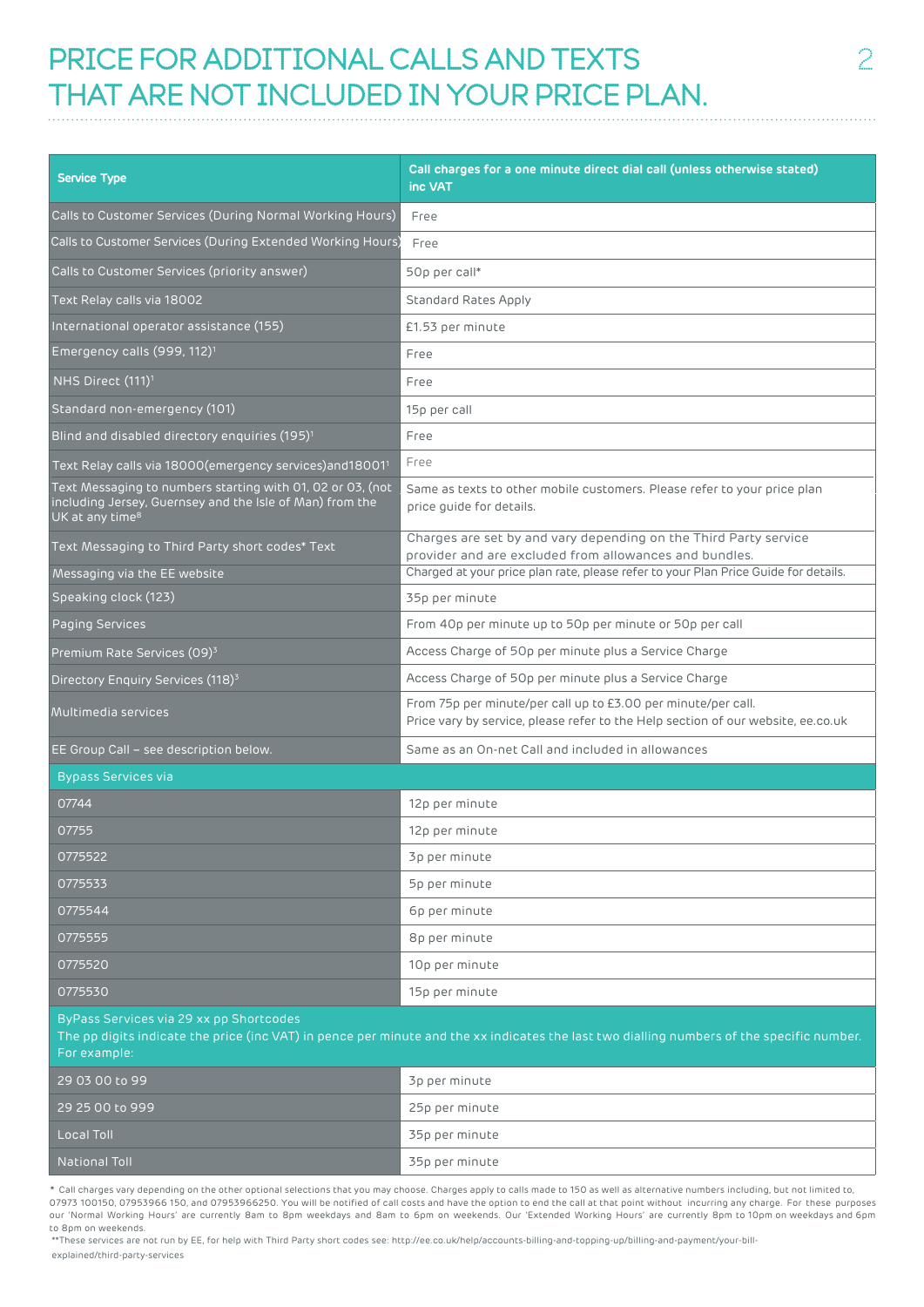| All numbers prefixed by                               |                                                                                                                                                     |
|-------------------------------------------------------|-----------------------------------------------------------------------------------------------------------------------------------------------------|
| 0500                                                  | 20p per minute                                                                                                                                      |
| 0800, 0808                                            | Free                                                                                                                                                |
| 00800                                                 | up to 40p per minute                                                                                                                                |
| Charity and Helplines Services <sup>1</sup>           | Calls to some charity and helpline services are free. Please refer to the help<br>section of our website, ee.co.uk for a full list.                 |
| 0843, 0844, 0845, 0870, 0871, 0872, 0873 <sup>3</sup> | Access Charge of 50p per minute plus a Service Charge                                                                                               |
| 05 (not including 0500)                               | 35p per minute                                                                                                                                      |
| 116                                                   | Free                                                                                                                                                |
| 070                                                   | From 35p to 75p per minute<br>Prices vary by service, for details on specific services please refer to the help<br>section of our website, ee.co.uk |

1 Calls will not be deducted from your inclusive allowance.

2 A one minute minimum call charge applies to all calls. Thereafter, calls are charged on a per minute basis.

3 Please see ee.co.uk/ukcalling for a list of Service Charges.

#### **Notes on UK calling**

From 15th June you can call and text from the EU/EEA/Switzerland to mobiles and landlines in UK, EU/EEA/Switzerland at UK rates or within allowance if you have an allowance. Calls to premium numbers are not permitted within allowance.

Unless we tell you otherwise, all charges for UK calls are for calls made or received within the UK only.

Calls within the UK only are calls made or received in either England, Wales, Scotland or Northern Ireland.

As you'll know, the Channel Islands and the Isle of Man are not part of the UK. That means that, although customers of networks there will have a telephone number starting with 01, 02, 03 or 07, calls to those numbers from the UK will be charged as a call to our EE Roaming Zones 1a-2b.

#### **What's a UK land-line or a local/national call?**

This is a call made within the UK to a UK number beginning with 01, 02 or 03.

#### **What's a UK mobile call?**

This is a call made within the UK to a mobile number allocated to the national UK GSM cellular network operators and many of the mobile virtual network operators ('MVNOs'). There are some newer networks who have a telephone number starting with 07 but which aren't treated as a UK mobile call for the purpose of inclusive allowances. Once we become aware of these newer networks and their number ranges we'll try to make sure that calls to those numbers are included in your allowance. For a full list of 07 number ranges that are not included in allowances please visit the 'help' section of our website, ee.co.uk We may add numbers to the list of excluded mobile numbers from time to time at our discretion. That means that if you call one of those numbers, that call won't come out of your inclusive allowance and you'll be charged your price plan's rate for a call to a UK mobile. As networks like these change from time to time, please<br>contact us if you would like to

#### **Out of Allowance Data**

You'll get a data allowance with your price plan, if this runs out before the end of your bill period, you can buy an Add-On to let you carry on using the internet. Your data allowance will reset at the start of the next bill period.

#### **Call Return**

You can return a call directly from your voicemail just by selecting '#' once you've finished listening to a voicemail message.

Roaming rates apply when accessing your voicemail service whilst abroad. Standard rates apply when using Call Return whilst abroad.

#### **Call Divert**

Call divert is a feature which lets you divert your incoming calls to a different number. Calls diverted from your number are included in your allowances where the diverted to number would have ordinarily been included in your allowance. Standard call rates apply to calls diverted to outside of allowance calls.

#### **Calling into CS**

You can call into our Customer Services by dialling 150 from your handset or from a UK landline – call 0845 412 5000 (Service Charge 7 ppm + Access Charge 50p). If you're calling from abroad call +44 7953 966 150.

#### **Group Voice Messaging**

Send one voicemail message to up to 20 EE friends at once. You'll only be charged for your call to your voicemail. Standard rates apply.

#### **EE Group Call**

EE Group Call is a conference call hosting service that enables up to 20 callers to conference in to one call.

The group organiser will need to choose a conference ID. This can be any 6 digit number, for improved security we suggest avoiding numbers like 111111 or 123456. Conference IDs can be longer than 6 digits if desired. Participants dial into EE Group call at the agreed date and time of the call and enter the conference ID when prompted.

#### **Visual Voicemail**

Inclusive Visual Voicemail is available on any iPhone on any EE plan. Requires iOS6.0 software or higher, Carrier Setting 13.2 and a 2G, 3G or 4G signal. Existing EE customers can activate Visual Voicemail for free by texting 'iphonevisual' to 150. New EE customers can get Visual Voicemail set up in-store or online. To use Visual Voicemail abroad, you'll need to have roaming activated: standard data charges will apply.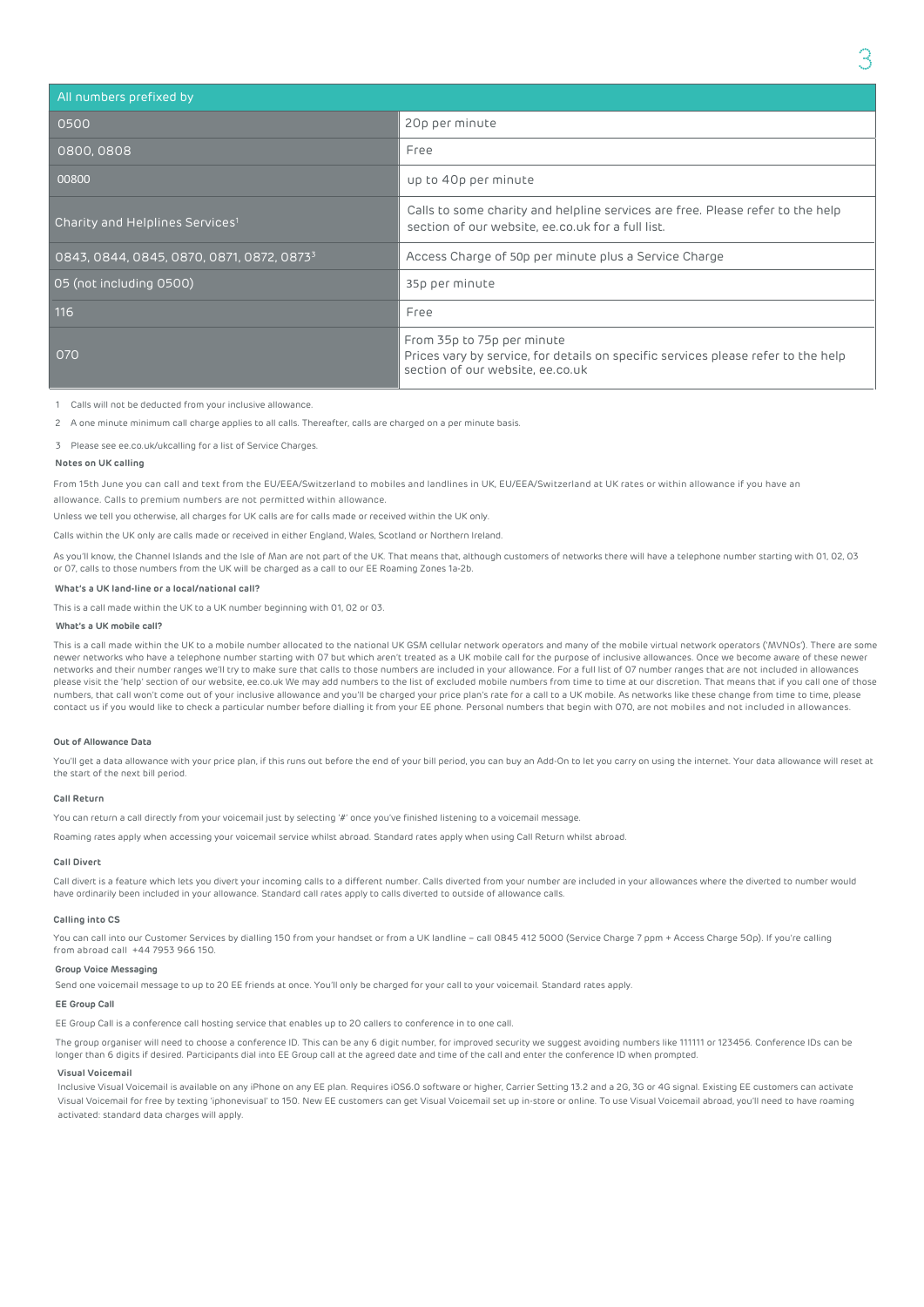### ADD-ONS

| <b>Service Type</b>                                     | Add-On                                       | Add-On charge/Monthly Cost | <b>Subscription Type</b>                                    |  |
|---------------------------------------------------------|----------------------------------------------|----------------------------|-------------------------------------------------------------|--|
|                                                         | Monthly Data 1GB                             | £4.99                      | Recurring                                                   |  |
|                                                         | End of bill cycle (100MB)                    | £1.99                      | One-off                                                     |  |
|                                                         | End of bill cycle (250MB)                    | £2.99                      | One-off                                                     |  |
| UK Data <sup>5</sup>                                    | End of bill cycle (1GB)                      | £7.99                      | One-off                                                     |  |
|                                                         | End of bill cycle (2GB)                      | £9.99                      | One-off                                                     |  |
|                                                         | End of bill cycle (5GB)                      | £12.99                     | One-off                                                     |  |
|                                                         | End of bill cycle (10GB)                     | £19.99                     | One-off                                                     |  |
|                                                         | <b>100MB</b>                                 | £0.78                      | They last until consumed or<br>until end of your bill cycle |  |
| EU FUP add-ons <sup>6</sup>                             | 500MB                                        | £3.90                      |                                                             |  |
|                                                         | 1 GB<br>£7.80                                |                            |                                                             |  |
| <b>Picture Messages</b>                                 | 200 UK Pictures Messages                     | £6                         |                                                             |  |
|                                                         | 500 minutes to 50 countries <sup>3</sup>     | £10                        | 30 Days Rolling                                             |  |
| Calling abroad from UK                                  | 250 minutes to<br>100 countries <sup>4</sup> | £20                        |                                                             |  |
| Roaming                                                 | 60 minutes anywhere in the<br>world          | £10                        |                                                             |  |
| 084,087 numbers <sup>2</sup>                            | 200 minutes                                  | £6.00                      | 30 Days Rolling                                             |  |
| Cross network minutes plus 200<br>Cross network minutes | 200 network minutes                          | £5.00                      |                                                             |  |

1 Refer to the 'Calling abroad from the UK' section for details of included countries and individual country rates.

2 Our 084 ,087 Add-Ons give you an allowance of minutes to call UK registered 084 ,087 numbers when you're in the UK. To get an 084 ,087 Add-On you'll have to be on a selected pay monthly EE or EE Extra plan and pass our standard credit checks. The cost of the 084 ,087 Add-On will be added to your next bill and then every bill each month until you ask us to remove it. We'll send you a text to let you know when your 084 ,087 Add-On is ready to use. You can ask us to remove the 084 ,087 Add-On by giving us 30 days' notice. Your minutes last until your next bill or until you've used them, whichever comes first. Allowances don't roll over. If you add the 084 ,087 Add-On part way through your billing cycle, you will be able to use the full allowance of minutes until your next bill.

3 Countries included are as follows: Australia, Austria, Bangladesh, Belgium, Bulgaria, Canada, China, Colombia, Croatia, Cyprus, Czech Republic, Denmark, Finland, France, Germany, Gibraltar, Greece, Guernsey, Hong Kong, Hungary, Iceland, India, Ireland, Isle Of Man, Israel, Italy, Jersey,Korea(Republic Of), Luxembourg, Malaysia, Malta, Mexico, Mongolia, Netherlands, New Zealand, Nigeria, Norway, Poland, Portugal, Puerto-Rico, Romania, Singapore, Slovakia, South Africa, Spain, Sweden, Thailand, Turkey, USA, Virgin Islands (U.S.)

4 Countries included are as follows: Australia, Austria, Bangladesh, Belgium, Bulgaria, Canada, China, Colombia, Croatia, Cyprus, Czech Republic, Denmark, Finland, France, Germany, Gibraltar, Greece, Guernsey, Hong Kong, Hungary, Iceland, India, Ireland, Isle Of Man, Israel, Italy, Jersey, Korea(Republic Of), Luxembourg, Malaysia, Malta, Mexico, Mongolia, Netherlands, New Zealand, Nigeria, Norway, Poland, Portugal, Puerto-Rico, Romania, Singapore, Slovakia, South Africa, Spain, Sweden, Thailand, Turkey, USA, Virgin Islands (U.S.), Andorra, Angola, Argentina, Bermuda, Bolivia, Brazil, Brunei Darussalam, Cambodia, Chile, Costa Rica,Dominican Republic, Egypt, El Salvador, Faroe Islands, Fiji, Guadeloupe, Guam, Guatemala, Honduras, Indonesia, Japan, Jordan, Kenya, Kuwait, Macao, Martinique, Namibia, Netherlands Antilles, New Caledonia, Pakistan, Panama, Paraguay, Peru, Philippines, Reunion, Russia, Saint Pierre And Miquelon, Saudi Arabia, Sri Lanka, Swaziland, Switzerland, Syrian Arab Republic, Tonga, United Arab Emirates, Uruguay, Uzbekistan, Venezuela, Vietnam, Zambia.

5 UK data add-ons can also be used in EU/EEA/Switzerland from 15th June when you have used up all your UK allowance.

6 These apply when you've used up your FUP allowance for using data in EU/EEA/Switzerland but not yet used up your overall data allowance.

Please go to the "Terms" section of our website, ee.co.uk/terms, for details around additional services and Add-Ons.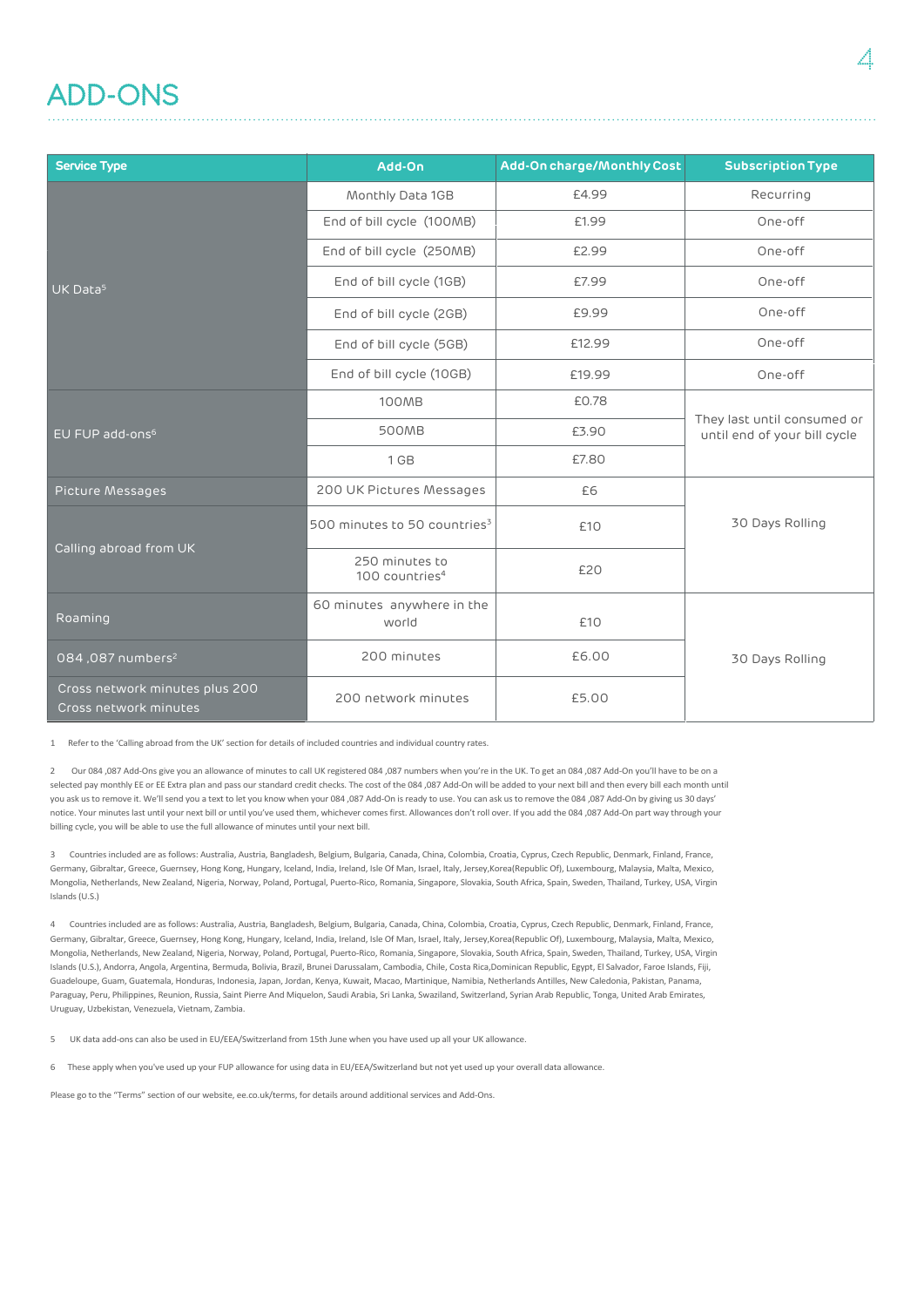### SERVICE CHARGES

| <b>Service Charge</b>                                                  | <b>Charge (Inc. VAT)</b>                              |
|------------------------------------------------------------------------|-------------------------------------------------------|
| Replacement SIM card                                                   | £1.50                                                 |
| Changing your phone number                                             | £35.74                                                |
| Online billing <sup>7</sup>                                            | Free                                                  |
| Itemised billing                                                       | £2.50 per month                                       |
| <b>Bill reissue</b>                                                    | £2.55 per bill                                        |
| Reconnection                                                           | £24                                                   |
| Unlock mobile phone for use on another compatible network <sup>8</sup> | £8.99 for customers who are in their minimum term     |
| Unlock mobile phone for use on another compatible network <sup>8</sup> | Free for customers who are outside their minimum term |
| Memorable number <sup>9</sup>                                          | Prices available on request                           |
| Payment failure/non-payment*                                           | £5.00 per failure                                     |
| Late payment – a charge for paying your bill late in any one month     | £7.20 per payment                                     |

\*Payments are required to be made by Direct Debit. In the event of a Direct Debit failure, or payment of the bill is not made, a non-payment fee of £5 will be charged to the account.

7 You will need to sign-up for My EE to access your free online bill.

8 Handsets can only be unlocked from our network once you've been on the pay monthly plan that the phone came with for at least 6 months.

9 The memorable number will remain our property unless a PAC code in relation to the memorable number is issued and used. The memorable number will be allocated to your SIM card. You may not sell or transfer the memorable number to anyone else without our consent. If you do try to sell or transfer the memorable number without our consent you will lose all rights to use the memorable number and you will not be able to obtain any further memorable numbers from us in future. If you leave EE you may take your memorable number with you only upon the issue to you of a PAC code. You cannot obtain a memorable number if your account is in arrears. Unless a PAC code has been issued and has been used, upon termination of your service agreement with us for any reason, you will lose all rights to use the memorable number. We can change or withdraw a memorable number if we have a good reason, for instance, a legal reason or where we are required to do so by Ofcom or any other regulatory body. We will endeavour to give you reasonable notice if we have to do this. If you leave EE, or if we change or withdraw your memorable number for any reason, you will not be able to claim a refund of the one off premium paid to us.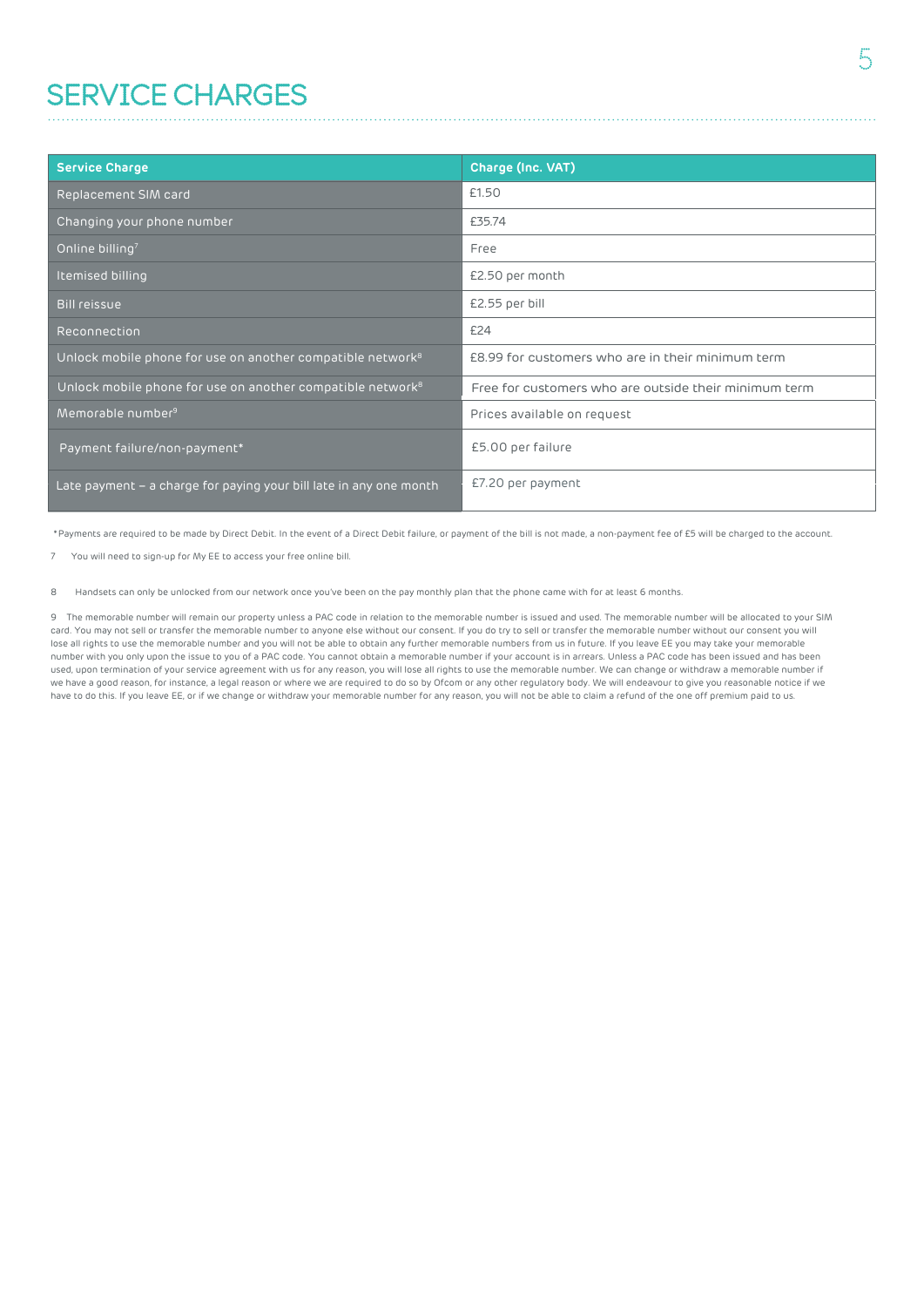### TEXT RELAY SERVICES 6

| Geographical                         |                                               |                           |  |  |  |
|--------------------------------------|-----------------------------------------------|---------------------------|--|--|--|
| <b>Number Dialled</b>                | <b>Available Prefix</b>                       | Cost                      |  |  |  |
| UK Landline (01,02)                  | 18001                                         |                           |  |  |  |
|                                      | 18002                                         | Free                      |  |  |  |
| UK Mobile (07)                       | 180015                                        |                           |  |  |  |
|                                      | Non-Geographical                              |                           |  |  |  |
| <b>Number Dialled</b>                | <b>Available Prefix</b>                       | Cost                      |  |  |  |
| 3                                    |                                               |                           |  |  |  |
| 5                                    |                                               | Free                      |  |  |  |
| 0800/0808                            | 18001                                         |                           |  |  |  |
| 84                                   |                                               |                           |  |  |  |
| 87                                   |                                               | Service Charge: Standard* |  |  |  |
|                                      | <b>Premium Rate</b>                           |                           |  |  |  |
| <b>Number Dialled</b>                | <b>Available Prefix</b>                       | Cost                      |  |  |  |
| 070 (Personal Numbers)               | 18001                                         | Standard*                 |  |  |  |
|                                      | 18002                                         |                           |  |  |  |
| 09 (Premium Rate)                    |                                               | Access charge: Free       |  |  |  |
| $118$ xxx                            | 18001                                         | Service Charge: Standard* |  |  |  |
| (Directory Enquiries)                |                                               |                           |  |  |  |
|                                      | <b>Short Codes</b>                            |                           |  |  |  |
| <b>Number Dialled</b>                | <b>Available Prefix</b>                       | Cost                      |  |  |  |
| $116$ xxx<br>(Charity Helplines)     |                                               |                           |  |  |  |
| 150<br>(Customer Services)           | 18001                                         | Free                      |  |  |  |
| 195<br>(Disability Directory)        |                                               |                           |  |  |  |
|                                      | International                                 |                           |  |  |  |
| <b>Number Dialled</b>                | <b>Available Prefix</b>                       | Cost                      |  |  |  |
| OOxx and Channel Island destinations | 18001                                         | Standard*                 |  |  |  |
|                                      | <b>Emergency &amp; Non-Emergency Services</b> |                           |  |  |  |
| <b>Number Dialled</b>                | <b>Available Prefix</b>                       | Cost                      |  |  |  |
| 18000 (Emergency)                    | $\overline{\phantom{a}}$                      |                           |  |  |  |
| 999 (Emergency)                      |                                               |                           |  |  |  |
| 112 (Emergency)                      | 18001                                         | Free                      |  |  |  |
| 101 (Non-Emergency Police)           |                                               |                           |  |  |  |
| 111 (Non-Emergency NHS)              |                                               |                           |  |  |  |

\* Standard rates can be found on the EE website http://ee.co.uk/help/add-ons-benefits-and-plans/price-plans-and-costs/ee-priceplans/pay-monthly/pay-monthly-price-plan-brochures

\*\* Service charges can be found on the EE website http://ee.co.uk/help/add-ons-benefits-and-plans/price-plans-and-

costs/ee-price-plans/changes-to-numbers-starting-08-09-and-118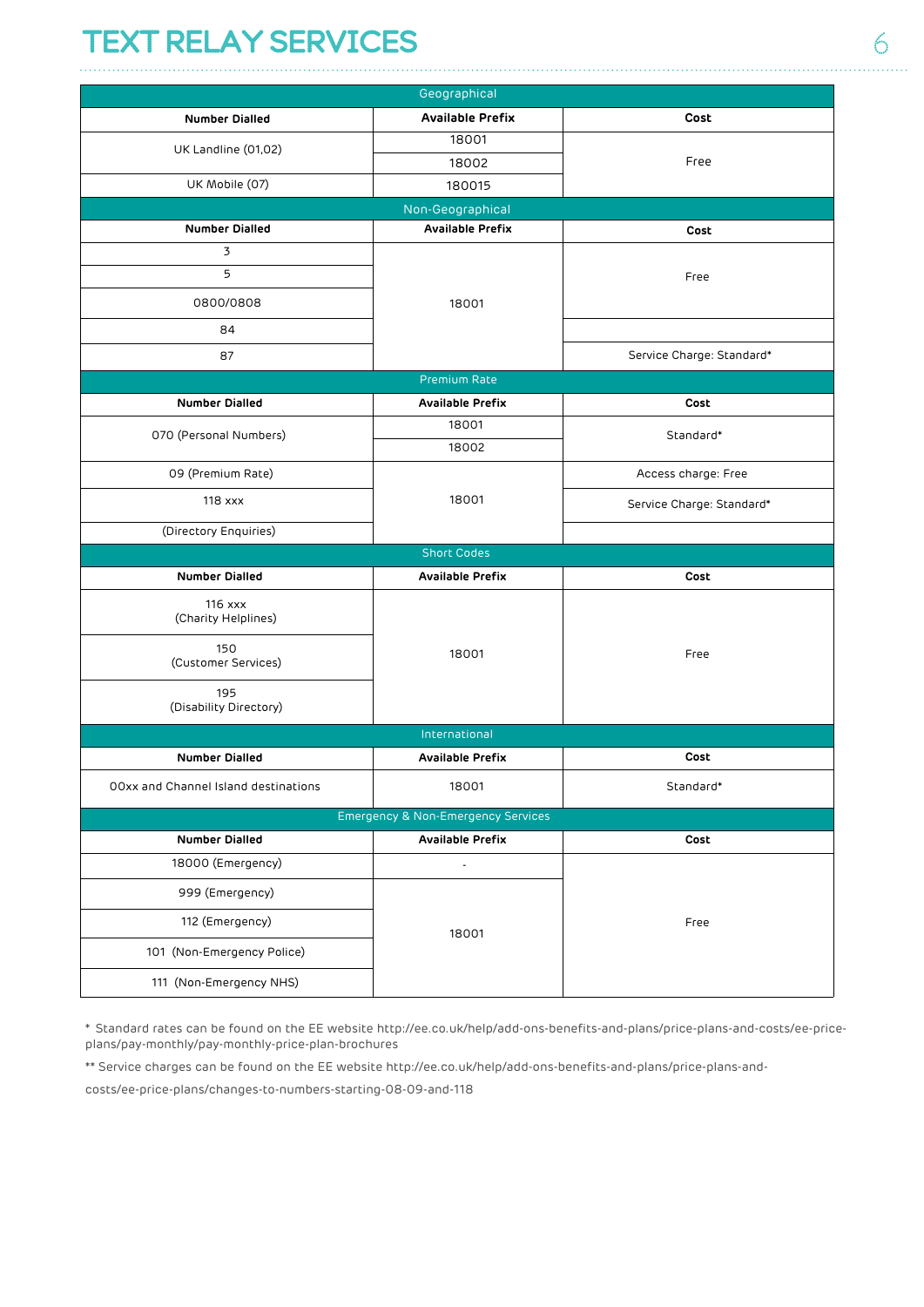### CALLING ABROAD FROM THE UK

| <b>Calls &amp; Texts to</b><br>landlines and<br>mobiles within<br>the below zones | <b>Countries</b>                                                                                                                                                                                                                                                                                                                                                                                                                                                                                                                                                                                                                                                                                                                                                                                                                                                                                                                                                                                                                                                                                                                                                                                                                                                                                                                                                                                                                                                                                                                                                                                                                                                                                                                                                                                                                                                                                                                                                                                                                                                                                                                                                                                                                                                                                                                    | Price per<br>minute<br>(Inc VAT) | <b>Text</b><br><b>Message</b><br>(Inc VAT) | <b>Calls to</b><br>non-mobile<br>or landline<br>services <sup>10</sup> | <b>Picture</b><br>message<br>(Inc VAT) |
|-----------------------------------------------------------------------------------|-------------------------------------------------------------------------------------------------------------------------------------------------------------------------------------------------------------------------------------------------------------------------------------------------------------------------------------------------------------------------------------------------------------------------------------------------------------------------------------------------------------------------------------------------------------------------------------------------------------------------------------------------------------------------------------------------------------------------------------------------------------------------------------------------------------------------------------------------------------------------------------------------------------------------------------------------------------------------------------------------------------------------------------------------------------------------------------------------------------------------------------------------------------------------------------------------------------------------------------------------------------------------------------------------------------------------------------------------------------------------------------------------------------------------------------------------------------------------------------------------------------------------------------------------------------------------------------------------------------------------------------------------------------------------------------------------------------------------------------------------------------------------------------------------------------------------------------------------------------------------------------------------------------------------------------------------------------------------------------------------------------------------------------------------------------------------------------------------------------------------------------------------------------------------------------------------------------------------------------------------------------------------------------------------------------------------------------|----------------------------------|--------------------------------------------|------------------------------------------------------------------------|----------------------------------------|
| Zone 1                                                                            | Andorra, Austria, Belgium, Bulgaria, Croatia, Cyprus, Czech<br>Republic, Denmark, Estonia, Faroe Islands, Finland,<br>France, Germany, Gibraltar, Greece, Hungary, Italy,<br>Latvia, Liechtenstein, Lithuania, Luxembourg, Malta,<br>Monaco, Netherlands, Norway, Poland, Portugal,<br>Romania, San Marino, Slovak Republic, Slovenia, Spain,<br>Sweden, Switzerland, Vatican                                                                                                                                                                                                                                                                                                                                                                                                                                                                                                                                                                                                                                                                                                                                                                                                                                                                                                                                                                                                                                                                                                                                                                                                                                                                                                                                                                                                                                                                                                                                                                                                                                                                                                                                                                                                                                                                                                                                                       | £1.00                            | 35p                                        | £3.50                                                                  | 50p                                    |
| Zone 2                                                                            | Guernsey, Republic of Ireland, Isle of Man, Jersey                                                                                                                                                                                                                                                                                                                                                                                                                                                                                                                                                                                                                                                                                                                                                                                                                                                                                                                                                                                                                                                                                                                                                                                                                                                                                                                                                                                                                                                                                                                                                                                                                                                                                                                                                                                                                                                                                                                                                                                                                                                                                                                                                                                                                                                                                  | 50p                              | 35p                                        | £3.50                                                                  | 50p                                    |
| Zone 3                                                                            | Canada, USA, US Virgin Islands                                                                                                                                                                                                                                                                                                                                                                                                                                                                                                                                                                                                                                                                                                                                                                                                                                                                                                                                                                                                                                                                                                                                                                                                                                                                                                                                                                                                                                                                                                                                                                                                                                                                                                                                                                                                                                                                                                                                                                                                                                                                                                                                                                                                                                                                                                      | £1.60                            | 35p                                        | £3.50                                                                  | 50p                                    |
| Zone 4                                                                            | Australia, New Zealand                                                                                                                                                                                                                                                                                                                                                                                                                                                                                                                                                                                                                                                                                                                                                                                                                                                                                                                                                                                                                                                                                                                                                                                                                                                                                                                                                                                                                                                                                                                                                                                                                                                                                                                                                                                                                                                                                                                                                                                                                                                                                                                                                                                                                                                                                                              | £1.60                            | 35p                                        | £3.50                                                                  | 50p                                    |
| Zone 5                                                                            | Afghanistan, Albania, Algeria, Angola, Anguila, Antigua<br>and Barbuda, Argentina, Armenia, Aruba, Ascension,<br>Azerbaijan, Bahrain, Bangladesh, Barbados, Belarus,<br>Belize, Benin, Bermuda, Bhutan, Bolivia, Bosnia<br>Herzegovina, Botswana, Brazil, British Virgin Isles, Brunei<br>Darussalam, Burkina Faso, Burundi, Cambodia, Cameroon,<br>Cape Verde, Cayman Islands, Central African Republic,<br>Chad, Chile, China, Cook Islands, Colombia, Comoros,<br>Congo (Democratic Republic of), Costa Rica, Côte<br>d'Ivoire, Cuba <sup>11</sup> , Diego Garcia, Djibouti, Dominica,<br>Dominican Rep, Dutch Antilles, East Timor, Ecuador,<br>Egypt, El Salvador, Equatorial Guinea, Eritrea, Ethiopia,<br>Falkland Islands, Fiji, French Polynesia, French Guiana,<br>Gabon, Gambia, Georgia, Ghana, Greenland, Grenada,<br>Guadeloupe, Guam, Guatemala, Guinea, Guinea-Bissau,<br>Guyana, Honduras, Haiti, Hong Kong, Iceland, India,<br>Indonesia, Iran, Iraq, Israel, Jamaica, Japan, Jordan,<br>Kazakhstan, Kenya, Kiribati, Kuwait, Kyrgyz Republic,<br>Laos, Lebanon, Lesotho, Liberia <sup>11</sup> , Libya, Macao,<br>Macedonia, Madagascar, Malawi, Malaysia, Maldives,<br>Mali, Martinique, Mauritania, Mauritius, Marshall<br>Islands, Mexico, Micronesia, Moldova, Mongolia,<br>Montenegro, Montserrat, Morocco, Mozambique,<br>Myanmar, Namibia, Nauru, Nepal, New Caledonia,<br>Nicaragua, Niger, Nigeria, Niue, North Korea <sup>11</sup> , Oman,<br>Pakistan, Palau, Palestinian Authority, Panama, Papua<br>New Guinea, Paraguay, Peru, Philippines, Puerto Rico,<br>Qatar, Reunion, Russia, Rwanda, Samoa, São Tomé &<br>Príncipe, Saudi Arabia, Senegal, Serbia & Montenegro,<br>Seychelles, Sierra Leone, Singapore, Solomon Islands,<br>Somalia, South Africa, South Korea, South Sudan, Sri<br>Lanka, St Helena, St. Kitts and Nevis, St. Lucia, St. Pierre<br>and Miquelon, St. Vincent and the Grenadines, Sudan,<br>Suriname, Swaziland, Syria, Taiwan, Tajikistan, Tanzania,<br>Thailand, Togo, Tokelau, Tonga, Trinidad and Tobago,<br>Tunisia, Turkey (including Northern Cyprus),<br>Turkmenistan, Turks and Caicos Islands, Tuvalu, Uganda,<br>Ukraine, United Arab Emirates, Uruguay, Uzbekistan,<br>Vanuatu, Vatican City, Venezuela, Vietnam, Wallis and<br>Futuna, Yemen, Zambia, Zimbabwe | £1.60                            | 35p                                        | £3.50                                                                  | 50p                                    |
| Satellite                                                                         | N/A                                                                                                                                                                                                                                                                                                                                                                                                                                                                                                                                                                                                                                                                                                                                                                                                                                                                                                                                                                                                                                                                                                                                                                                                                                                                                                                                                                                                                                                                                                                                                                                                                                                                                                                                                                                                                                                                                                                                                                                                                                                                                                                                                                                                                                                                                                                                 | £5.00                            | up to 40p                                  | N/A                                                                    | 50p                                    |

10 A pre-call announcement will be played prior to connecting your call to an International Premium Service.

11 Calls to Cuba, Liberia and North Korea are currently barred.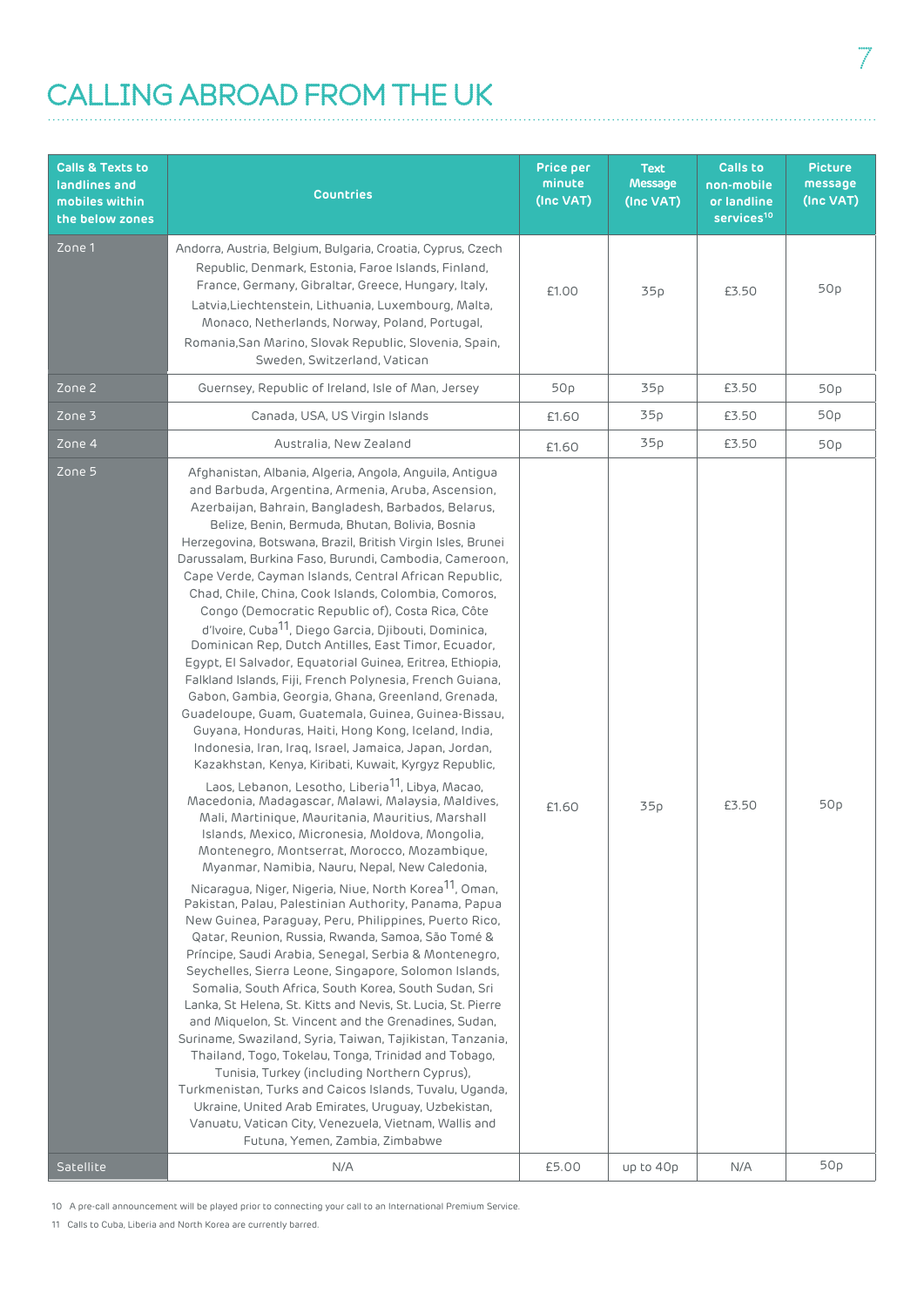|                 | <b>Calling abroad Add-On rates</b> |        |             |                   |          |                 |             |  |
|-----------------|------------------------------------|--------|-------------|-------------------|----------|-----------------|-------------|--|
| Country         | Landline                           | Mobile | <b>Text</b> | Country           | Landline | Mobile          | <b>Text</b> |  |
| Algeria         | 12p                                | 30p    | 18p         | Kenya             | 8p       | 8p              | 18p         |  |
| Argentina       | 10 <sub>p</sub>                    | 20p    | 18p         | Latvia            | 40p      | 15p             | 18p         |  |
| Australia       | 5p                                 | 15p    | 18p         | Lithuania         | 40p      | 15p             | 18p         |  |
| Austria         | 5p                                 | 15p    | 18p         | Luxembourg        | 5p       | 15p             | 18p         |  |
| Bangladesh      | 5p                                 | 5p     | 18p         | Malaysia          | 5p       | 5p              | 18p         |  |
| <b>Barbados</b> | 12p                                | 20p    | 18p         | Mauritius         | 10p      | 20p             | 18p         |  |
| Belgium         | 5p                                 | 15p    | 18p         | Morocco           | 15p      | 30p             | 18p         |  |
| <b>Brazil</b>   | 5p                                 | 20p    | 18p         | Netherlands       | 5p       | 15p             | 18p         |  |
| <b>Bulgaria</b> | 6p                                 | 20p    | 18p         | New Zealand       | 5p       | 17p             | 18p         |  |
| Canada          | 5p                                 | 5p     | 18p         | Nigeria           | 8p       | 8p              | 18p         |  |
| China           | 5p                                 | 5p     | 18p         | Norway            | 5p       | 15p             | 18p         |  |
| Columbia        | 5p                                 | 15p    | 18p         | Pakistan          | 10p      | 10 <sub>p</sub> | 18p         |  |
| Croatia         | 5p                                 | 15p    | 18p         | Philippines       | 10p      | 20p             | 18p         |  |
| Cyprus          | 5p                                 | 15p    | 18p         | Poland            | 5p       | 15p             | 18p         |  |
| Czech Republic  | 5p                                 | 15p    | 18p         | Portugal          | 5p       | 15p             | 18p         |  |
| <b>Denmark</b>  | 5p                                 | 15p    | 18p         | Romania           | 5p       | 15p             | 18p         |  |
| Egypt           | 10p                                | 20p    | 18p         | Russia            | 5p       | 15p             | 18p         |  |
| Estonia         | 5p                                 | 15p    | 18p         | Saudi Arabia      | 10p      | 20p             | 18p         |  |
| Finland         | 5p                                 | 15p    | 18p         | Singapore         | 5p       | 5p              | 18p         |  |
| France          | 5p                                 | 15p    | 18p         | Slovakia          | 5p       | 15p             | 18p         |  |
| Germany         | 5p                                 | 15p    | 18p         | South Africa      | 5p       | 15p             | 18p         |  |
| Ghana           | 12p                                | 25p    | 18p         | South Korea       | 7p       | 10 <sub>p</sub> | 18p         |  |
| Greece          | 5p                                 | 15p    | 18p         | Spain             | 5p       | 15p             | 18p         |  |
| Guernsey        | 5p                                 | 15p    | 18p         | Sri Lanka         | 10p      | 20p             | 18p         |  |
| Hong Kong       | 5p                                 | 5p     | 18p         | Sweden            | 5p       | 15p             | 18p         |  |
| Hungary         | 5p                                 | 15p    | 18p         | Switzerland       | 5p       | 15p             | 18p         |  |
| India           | 5p                                 | 5p     | 18p         | Taiwan            | 10p      | 20p             | 18p         |  |
| Indonesia       | 10 <sub>p</sub>                    | 20p    | 18p         | Thailand          | 5p       | 15p             | 18p         |  |
| Ireland         | 5p                                 | 15p    | 18p         | Trinidad & Tobago | 10p      | 20p             | 18p         |  |
| Israel          | 5p                                 | 20p    | 18p         | Turkey            | 5p       | 15p             | 18p         |  |
| Italy           | 5p                                 | 20p    | 18p         | <b>UAE</b>        | 15p      | 20p             | 18p         |  |
| Jamaica         | 10 <sub>p</sub>                    | 20p    | 18p         | Uganda            | 20p      | 20p             | 18p         |  |
| Japan           | 5p                                 | 15p    | 18p         | United States     | 5p       | 5p              | 18p         |  |
| Jersey          | 5p                                 | 15p    | 18p         |                   |          |                 |             |  |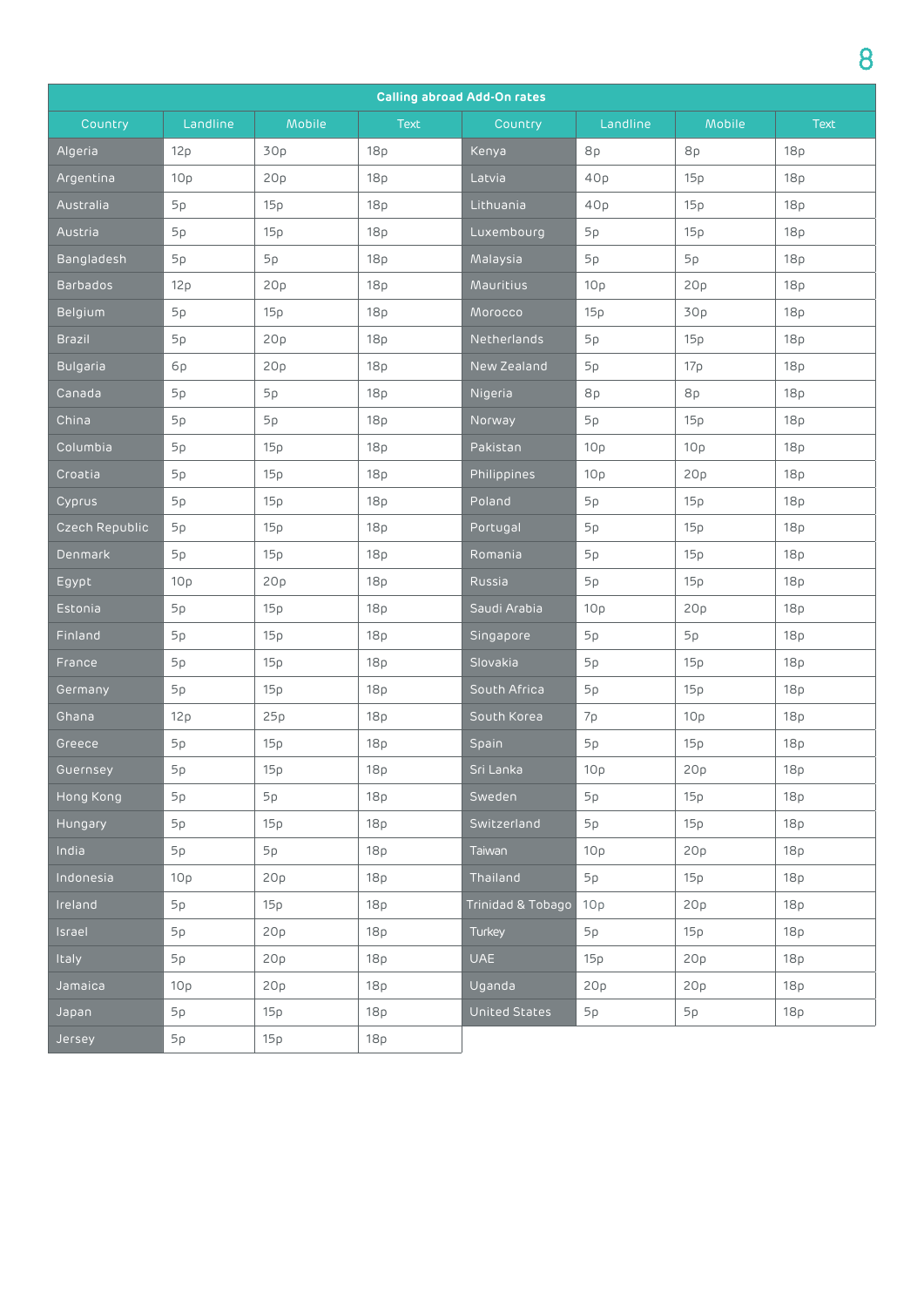| £2 Calling abroad Add-On rates. |          |        |                   |          |        |  |
|---------------------------------|----------|--------|-------------------|----------|--------|--|
| Country                         | Landline | Mobile | Country           | Landline | Mobile |  |
| Algeria                         | 5P       | 25p    | Kenya             | 10p      | 10p    |  |
| Argentina                       | 2p       | 15p    | Malaysia          | 2p       | 5p     |  |
| Australia                       | 2p       | 10p    | Mauritius         | 10p      | 15p    |  |
| Austria                         | 2p       | 10p    | Morocco           | 5p       | 30p    |  |
| Bangladesh                      | 3p       | 3p     | Netherlands       | 5p       | 5p     |  |
| <b>Barbados</b>                 | 9p       | 15p    | New Zealand       | 1p       | 5p     |  |
| Belgium                         | 1p       | 10p    | Nigeria           | 5p       | 5p     |  |
| <b>Brazil</b>                   | 2p       | 15p    | Norway            | 2p       | 7p     |  |
| <b>Bulgaria</b>                 | 1p       | 10p    | Pakistan          | 10p      | 10p    |  |
| Canada                          | 1p       | 1p     | Philippines       | 7p       | 15p    |  |
| China                           | 1p       | 1p     | Poland            | 1p       | 2p     |  |
| Columbia                        | 3p       | 5p     | Portugal          | 1p       | 2p     |  |
| Croatia                         | $1p$     | 10p    | Romania           | 2p       | 5p     |  |
| Cyprus                          | 1p       | 3p     | Russia            | 2p       | 15p    |  |
| Czech Republic                  | 2p       | 2p     | Saudi Arabia      | 7p       | 12p    |  |
| Denmark                         | 1p       | 3p     | Singapore         | 2p       | 2p     |  |
| Egypt                           | 7p       | 10p    | Slovakia          | 2p       | 10p    |  |
| Estonia                         | 2p       | 5p     | South Africa      | 2p       | 5p     |  |
| Finland                         | 5p       | 5p     | South Korea       | 3p       | 5p     |  |
| France                          | 1p       | 3p     | Spain             | 1p       | 5p     |  |
| Germany                         | 1p       | 5p     | Sri Lanka         | 10p      | 15p    |  |
| Greece                          | 1p       | 5p     | Sweden            | $1p$     | 10p    |  |
| Guernsey                        | 2p       | 10p    | Switzerland       | 1p       | 10p    |  |
| Hong Kong                       | 2p       | 2p     | Taiwan            | 5p       | 10p    |  |
| Hungary                         | 1p       | 5p     | Thailand          | 2p       | 3p     |  |
| India                           | 1p       | $1p$   | Trinidad & Tobago | 2p       | 10p    |  |
| Indonesia                       | 5p       | 10p    | Turkey            | 4p       | 10p    |  |
| Ireland                         | 2p       | 5p     | <b>UAE</b>        | 10p      | 10p    |  |
| Israel                          | 1p       | 5p     | Uganda            | 20p      | 20p    |  |
| Italy                           | 1p       | 3p     | United States     | 1p       | 1p     |  |
| Jamaica                         | 8p       | 15p    |                   |          |        |  |
| Japan                           | 3p       | 10p    |                   |          |        |  |
| Jersey                          | 2p       | 10p    |                   |          |        |  |

\*Charging is per minute.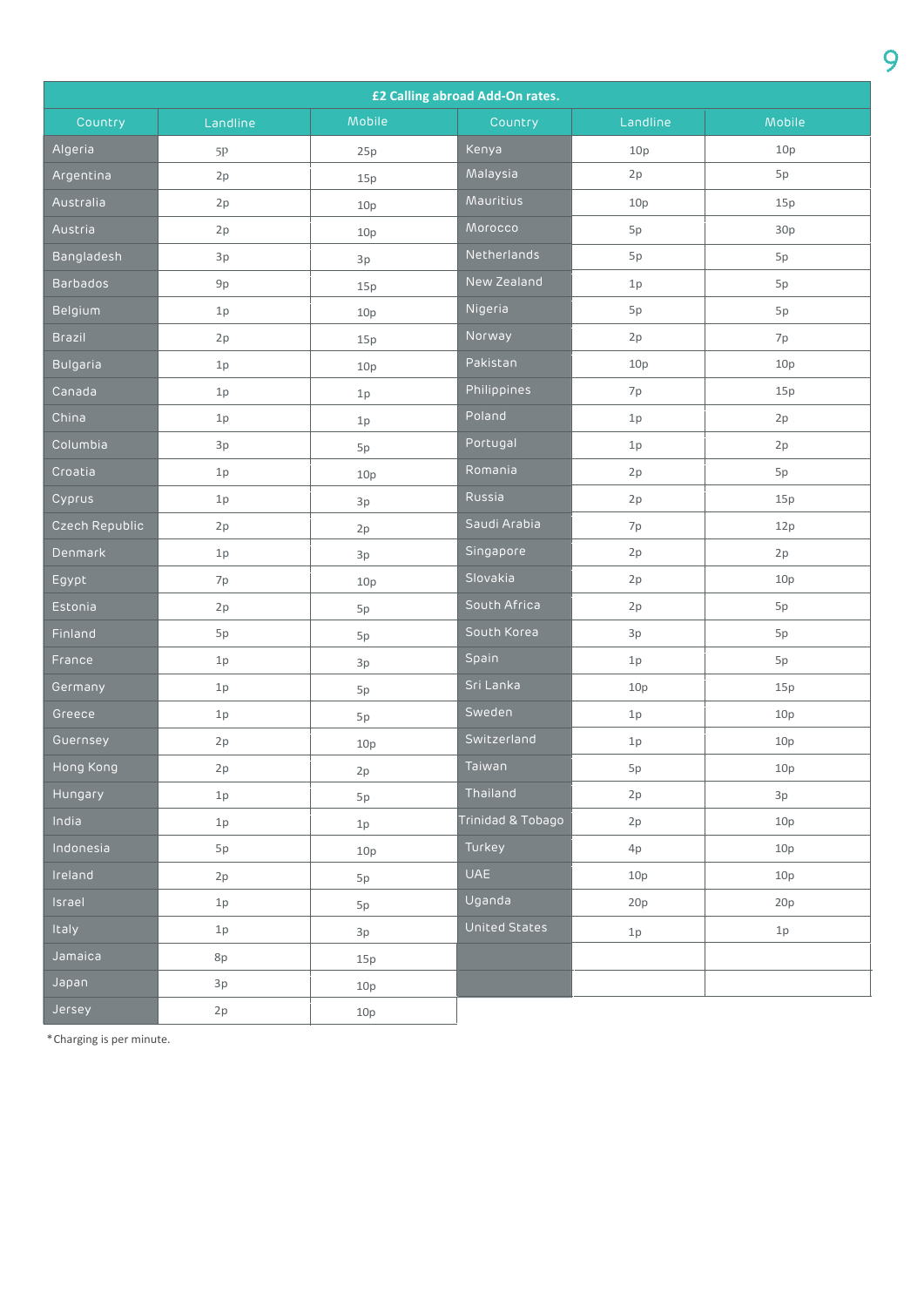## <sup>10</sup> ROAMING

From 15th June you can use your plan minutes, texts and data whilst abroad within the EU (zones 1a-2b) to call/text to the UK or within zones 1a-2b at no extra cost. Calls to premium numbers are not permitted within allowance. The charges in column 3 of the table below (calling from zones 1a-2b to zones 1a-2b) will be applicable if you exceed your plan allowances and are the same as or lower than standard UK rates.

|                                       | <b>Standard roaming charges</b>                                                                                                                                                                                                                                                          |                                                                                                             |                                                                      |                                           |                                                                                                                  |                                                                          |                                                |  |
|---------------------------------------|------------------------------------------------------------------------------------------------------------------------------------------------------------------------------------------------------------------------------------------------------------------------------------------|-------------------------------------------------------------------------------------------------------------|----------------------------------------------------------------------|-------------------------------------------|------------------------------------------------------------------------------------------------------------------|--------------------------------------------------------------------------|------------------------------------------------|--|
| Zone<br>(you are in)                  | <b>Countries</b>                                                                                                                                                                                                                                                                         | Making a call<br>to within the<br>EU (Zones<br>1a.1b, 2a, 2b)<br>including<br>back to the<br>UK (incl. VAT) | Making a call<br>outside of the<br>EU (Zones<br>$3-8$<br>(incl. VAT) | <b>Receiving</b><br>a call<br>(incl. VAT) | Sending a text<br>to within the<br>EU (Zones 1a,<br>$1b, 2a, 2b)$ ,<br>includingbsck<br>to the UK<br>(Incl. VAT) | Sending a text<br>to outside of<br>the EU (Zones<br>$3-8$<br>(Incl. VAT) | Sending a<br>picture<br>message<br>(Incl. VAT) |  |
| Zone 1a<br>(Ireland &<br>Isle of Man) | Ireland (Republic of), Isle of Man                                                                                                                                                                                                                                                       | 50 <sub>p</sub>                                                                                             | £1.20                                                                | free                                      | 15p                                                                                                              | 50p                                                                      | 50p                                            |  |
| Zone 1b<br>(Channel<br>Islands)       | Jersey, Guernsey                                                                                                                                                                                                                                                                         | 50p                                                                                                         | £1.44                                                                | free                                      | 15p                                                                                                              | 60 <sub>p</sub>                                                          | 50p                                            |  |
| Zone 2a<br>Europe                     | Austria, Belgium, Bulgaria,<br>Croatia, Cyprus, Denmark,<br>Estonia, Finland, France,<br>Germany, Greece, Hungary, Italy,<br>Latvia, Lithuania, Luxembourg,<br>Malta, Monaco, Poland, Portugal,<br>Romania, Slovakia, Slovenia,<br>Spain, Sweden, The Czech<br>Republic, The Netherlands | 50p                                                                                                         | £1.20                                                                | free                                      | 15p                                                                                                              | 50p                                                                      | 50p                                            |  |
| Zone 2b<br>Europe                     | Gibraltar, Iceland,<br>Liechtenstein, Norway,<br>Reunion, San Marino,<br>Switzerland, The French<br>Antilles                                                                                                                                                                             | 50p                                                                                                         | £1.44                                                                | free                                      | 15p                                                                                                              | 60p                                                                      | 50p                                            |  |

| <b>Standard roaming charges</b>       |                            |                              |                                    |                                                      |                                                      |  |  |
|---------------------------------------|----------------------------|------------------------------|------------------------------------|------------------------------------------------------|------------------------------------------------------|--|--|
| Zone<br>(you are in)                  | <b>Countries</b>           | Making<br>a call<br>(IncVAT) | Receiving<br>a call<br>(Incl. VAT) | <b>Sending</b><br>atext <sup>12</sup><br>(Incl. VAT) | <b>Sending</b><br>a picture<br>message<br>(Incl.VAT) |  |  |
| Zone 3<br>(Other Europe)              | Andorra, The Faroe Islands | £1.20                        | £1.20                              | 48p                                                  | 50p                                                  |  |  |
| Zone 4<br>(USA and Canada)            | USA, Canada                | £1.20                        | £1.20                              | 48p                                                  | 50p                                                  |  |  |
| Zone 5 (Australia<br>and New Zealand) | Australia, New Zealand     | £1.20                        | £1.20                              | 48p                                                  | 50p                                                  |  |  |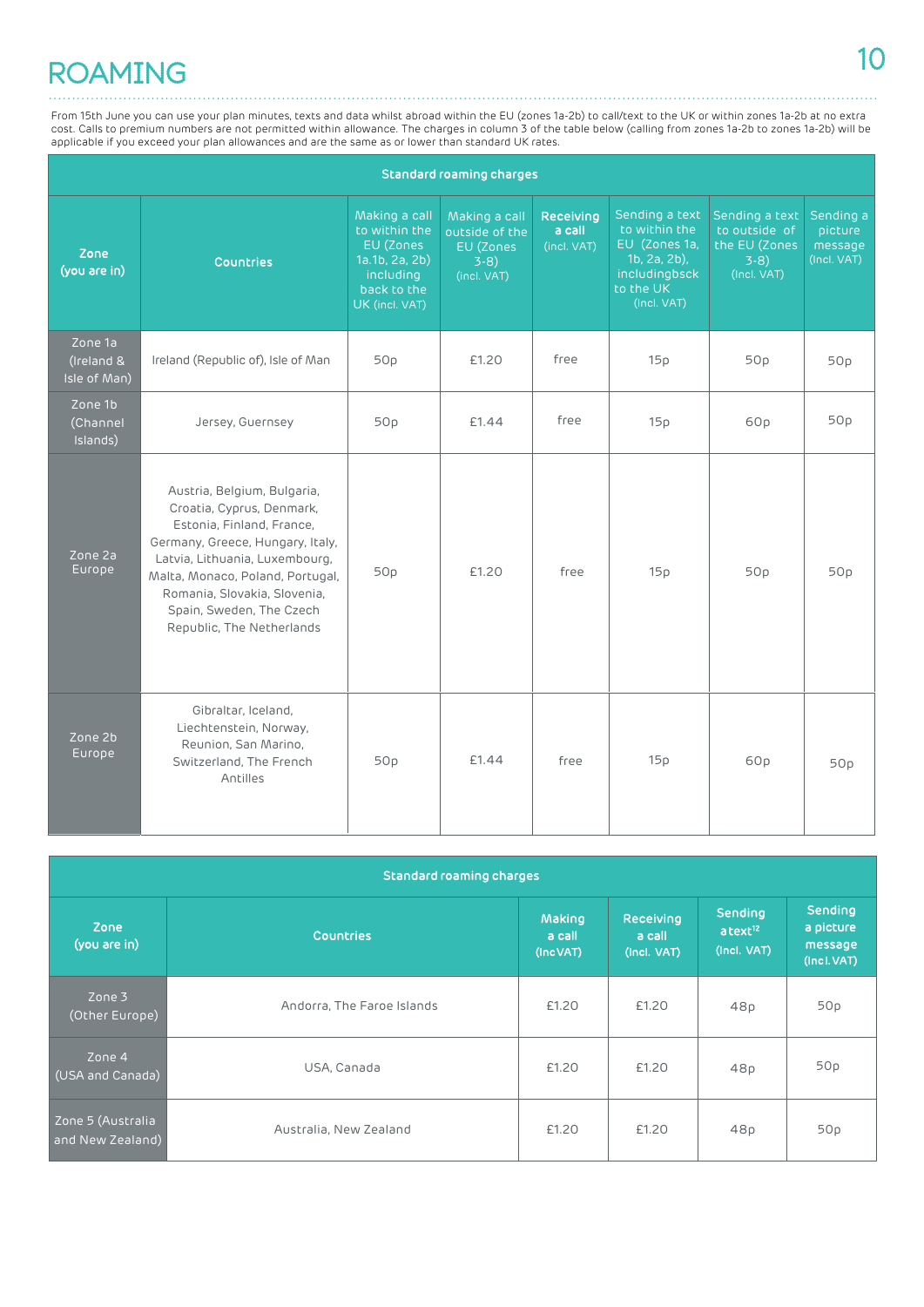| <b>Standard roaming charges</b>              |                                                                                                                                                                                                                                                                                                                                                                                                                                                                                                                                                                                                                                                                                                                                                                                                                                                                                                                                                                                                                                                                                                                                                                                                                                                                                                                                                                                                                                                                                                                                                                                                                                                                                                                                                                                                                                                                                                                               |                                        |                                           |                                                         |                                                       |  |  |
|----------------------------------------------|-------------------------------------------------------------------------------------------------------------------------------------------------------------------------------------------------------------------------------------------------------------------------------------------------------------------------------------------------------------------------------------------------------------------------------------------------------------------------------------------------------------------------------------------------------------------------------------------------------------------------------------------------------------------------------------------------------------------------------------------------------------------------------------------------------------------------------------------------------------------------------------------------------------------------------------------------------------------------------------------------------------------------------------------------------------------------------------------------------------------------------------------------------------------------------------------------------------------------------------------------------------------------------------------------------------------------------------------------------------------------------------------------------------------------------------------------------------------------------------------------------------------------------------------------------------------------------------------------------------------------------------------------------------------------------------------------------------------------------------------------------------------------------------------------------------------------------------------------------------------------------------------------------------------------------|----------------------------------------|-------------------------------------------|---------------------------------------------------------|-------------------------------------------------------|--|--|
| Zone<br>(you are in)                         | <b>Countries</b>                                                                                                                                                                                                                                                                                                                                                                                                                                                                                                                                                                                                                                                                                                                                                                                                                                                                                                                                                                                                                                                                                                                                                                                                                                                                                                                                                                                                                                                                                                                                                                                                                                                                                                                                                                                                                                                                                                              | <b>Making</b><br>a call<br>(Incl. VAT) | <b>Receiving</b><br>a call<br>(Incl. VAT) | <b>Sending</b><br>$a$ text <sup>12</sup><br>(Incl. VAT) | <b>Sending</b><br>a picture<br>message<br>(Incl. VAT) |  |  |
| Zone 6<br>(Rest of World)                    | Albania, Afghanistan, Algeria, Angola, Anguilla, Antigua and<br>Barbuda, Argentina, Armenia, Azerbaijan, Bahrain, Bangladesh,<br>Barbados, Belarus, Belize, Bermuda, Bhutan, Bolivia, Bosnia-<br>Herzegovina, Botswana, Brazil, British Virgin Islands, Brunei,<br>Burkina Faso, Burundi, Cayman islands, Cambodia, Cameroon,<br>Central Africa, Chile, China, Colombia, Costa Rica, Comoros,<br>Cook Islands, Dominica, Dominican Republic, East Timor,<br>Ecuador, Egypt, El Salvador, Equatorial Guinea, Eritrea,<br>Ethiopia, Fiji, French Polynesia, Gabon, Gambia, Georgia,<br>Ghana, Greenland, Grenada, Guam, Guatemala, Guinea, Guinea-<br>Bissau, Guyana, Haiti, Honduras, Hong Kong, India, Indonesia,<br>Iran, Iraq, Israel, Ivory coast, Jamaica, Japan, Jordan,<br>Kazakhstan, Kenya, Kiribati, Kosovo, Kyrgyz Republic, Lebanon,<br>Lesotho, Liberia, Libya, Macao, Macedonia, Madagascar,<br>Malawi, Malaysia, Mali, Marshall Islands, Mauritania, Mauritius,<br>Mexico, Micronesia, Moldova, Montenegro, Montserrat,<br>Morocco, Mozambique, Myanmar, Namibia, Nauru, Netherlands<br>Antilles, Nepal, New Caledonia, North Korea, Nicaragua, Niger,<br>Nigeria, Niue, Oman, Pakistan, Palestine, Panama, Papua New<br>Guinea, Paraguay, Peru, Philippines, Puerto Rico, Qatar, Russia,<br>Rwanda, Saint Helena, Ascension and Tristan da Cunha, Saint<br>Kitts and Nevis, Saint Lucia, Saint Pierre and Miguelon, Saint<br>Vincent and the Grenadines, Samoa, Sao Tome and Principe,<br>Saudi Arabia, The Seychelles, Senegal, Serbia, Sierra Leone,<br>Singapore, Solomon Islands, Somalia, South Africa, South<br>Korea, South Sudan, Sri Lanka, Sudan, Suriname, Swaziland,<br>Syria, Taiwan, Tanzania, Thailand, Turks and Caicos Islands,<br>UAE, Togo, Tonga, Trinidad&Tobago, Turkey, Tuvalu, Uganda,<br>Ukraine, Uruguay, Vanuatu, Venezuela, Vietnam, Wallis and<br>Futuna, Yemen, Zambia, Zimbabwe | £1.80                                  | £1.80                                     | 60p                                                     | 50p                                                   |  |  |
| Zone 7<br>(Other International<br>Operators) | Maritime<br>(Ships & Ferries)                                                                                                                                                                                                                                                                                                                                                                                                                                                                                                                                                                                                                                                                                                                                                                                                                                                                                                                                                                                                                                                                                                                                                                                                                                                                                                                                                                                                                                                                                                                                                                                                                                                                                                                                                                                                                                                                                                 | £2.40                                  | £2.40                                     | 60p                                                     | 50p                                                   |  |  |
| Zone 8<br>Rest of World<br>(exceptional)     | Bahamas, Benin, Cape Verde, Chad, Congo, Cuba,<br>Djibouti, Kuwait, Falkland Islands, Laos, Mongolia,<br>Palau, Tajikistan, The Maldives, Tunisia,<br>Turkmenistan, Uzbekistan                                                                                                                                                                                                                                                                                                                                                                                                                                                                                                                                                                                                                                                                                                                                                                                                                                                                                                                                                                                                                                                                                                                                                                                                                                                                                                                                                                                                                                                                                                                                                                                                                                                                                                                                                | £3.00                                  | £3.00                                     | £1.20                                                   | 50p                                                   |  |  |
| Zone 9 (Planes)                              | Aircraft, Satellite                                                                                                                                                                                                                                                                                                                                                                                                                                                                                                                                                                                                                                                                                                                                                                                                                                                                                                                                                                                                                                                                                                                                                                                                                                                                                                                                                                                                                                                                                                                                                                                                                                                                                                                                                                                                                                                                                                           | £3.00                                  | £3.00                                     | £1.20                                                   | 50p                                                   |  |  |

To use data whilst roaming abroad outside of the EU/EEA/Switzerland you will need to purchase a data pass.

A one minute minimum call charge applies to all calls. Thereafter, calls are charged on a per minute basis.

12 Any undelivered text messages will be charged at the standard rate for your price plan.

#### **Voicemail charges whilst travelling**

When roaming in zones 3-8, you'll be charged to listen to your voicemails. This is charged at the standard per-minute roaming call rate for that country.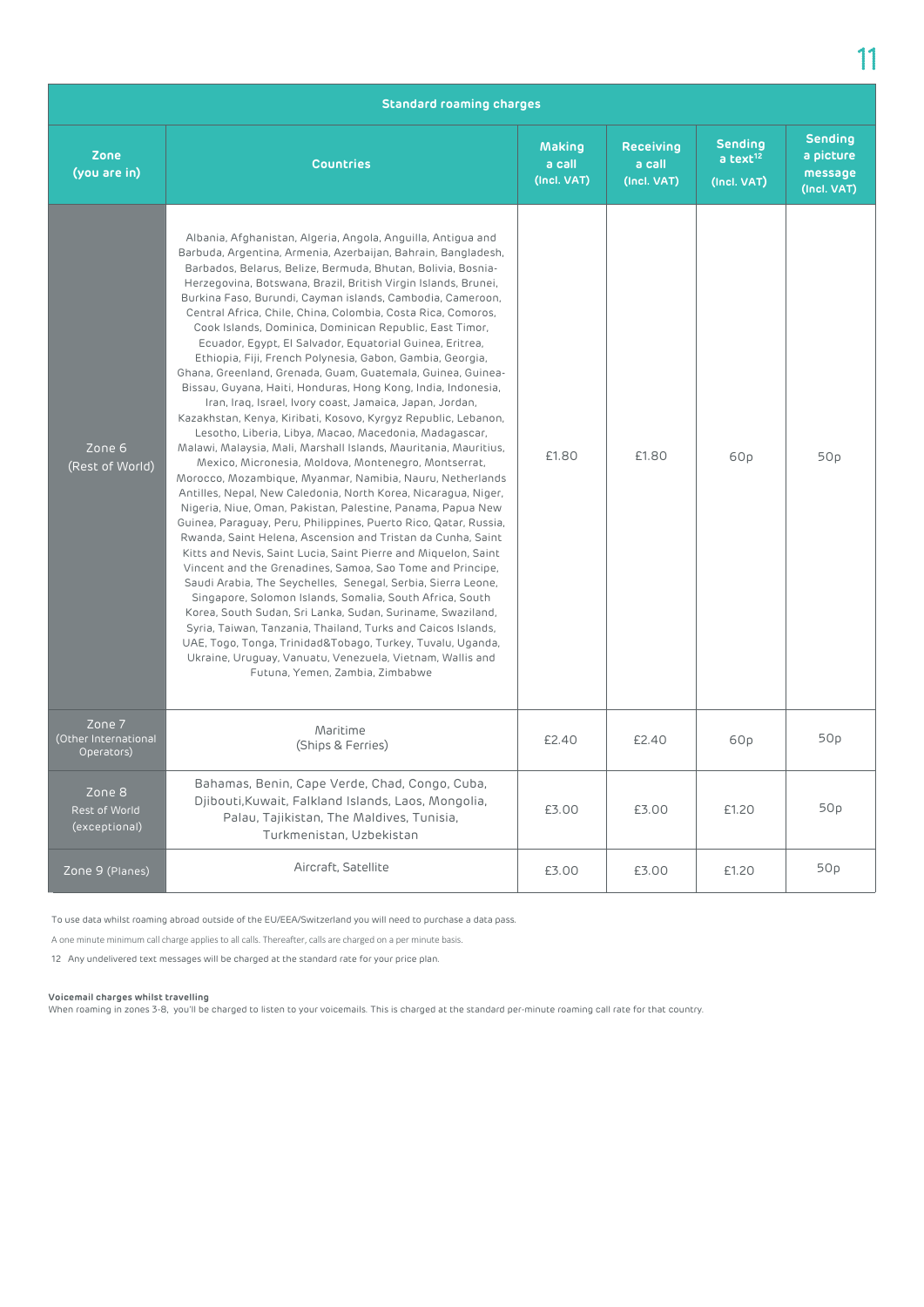| Roaming Data add-ons outside of EU/EEA/Switzerland countries (Inc. VAT) |      |           |     |      |           |     |      |           |     |      |                |     |                          |           |
|-------------------------------------------------------------------------|------|-----------|-----|------|-----------|-----|------|-----------|-----|------|----------------|-----|--------------------------|-----------|
| Zone A                                                                  |      | Zone B    |     |      | Zone C    |     |      | Zone D    |     |      | Zone E         |     |                          |           |
| E                                                                       | days | <b>MB</b> | £   | days | <b>MB</b> | £   | days | <b>MB</b> | £   | days | <b>MB</b>      | £   | days                     | <b>MB</b> |
| £5                                                                      | 1d   | 50        | £5  | 1d   | 15        | £5  | 1d   | 8         | £5  | 1d   | $\overline{4}$ | £36 | 1d                       | 5         |
| £10                                                                     | 1d   | 150       | £10 | 1d   | 35        | £10 | 1d   | 20        | £10 | 1d   | 10             | £66 | 1d                       | 10        |
| £25                                                                     | 7d   | 300       | £25 | 7d   | 100       | £25 | 7d   | 45        | £25 | 7d   | 22             |     | $\overline{\phantom{a}}$ |           |
| £50                                                                     | 7d   | 900       | £50 | 7d   | 225       | £50 | 7d   | 110       | £50 | 7d   | 50             |     |                          |           |

| <b>Stable links surcharges</b>                         |          |                       |  |  |  |
|--------------------------------------------------------|----------|-----------------------|--|--|--|
| Surcharges where no stable link to the UK <sup>1</sup> | ex. VAT  | incl. VAT             |  |  |  |
| Making a call per minute                               | 2.7p     | 3.2p                  |  |  |  |
| Receiving a call per minute                            | 0.9p     | 1.1p                  |  |  |  |
| Sending an SMS per SMS                                 | 0.8p     | 1p                    |  |  |  |
| Using data                                             | 0.65p/MB | 0.78 <sub>p</sub> /MB |  |  |  |

1 These charges apply where you have no stable links to the UK according to our terms and we have followed the procedure set out in those terms to notify you.<br>Charges apply to services used when abroad in EU/EEA/Switzerlan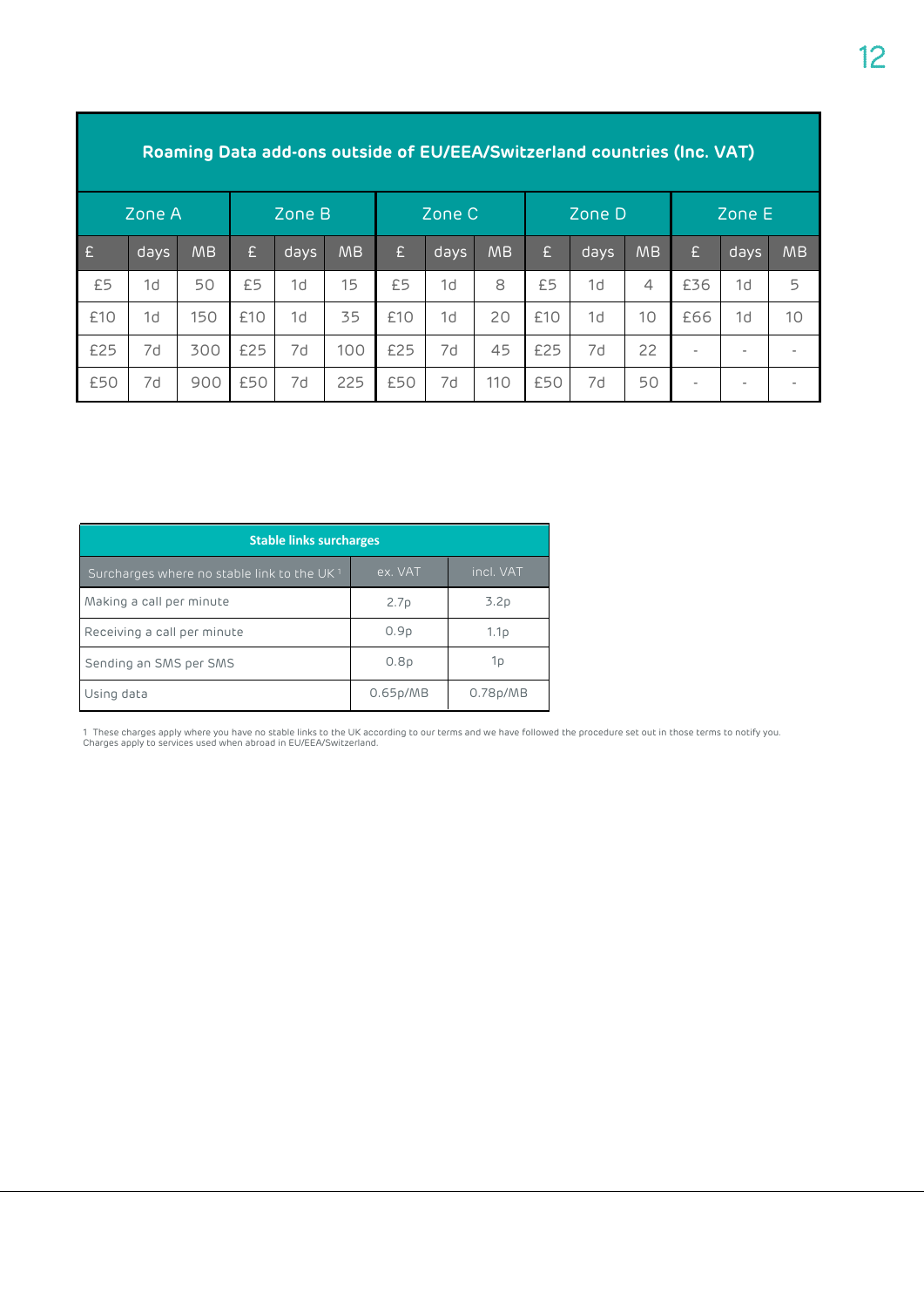| Countries included in the Data whilst roaming Add-Ons (Pay Monthly Plans)                                                                                                                                  |                                                                                                                                                                                                                                                                                                                                                                                            |                                                                                                                                                                                                                                        |                                                                                                                                                                                                                                                                                                                                                                                                                                                                                                                                                                                                                                                                                                                                                          |                                                                              |  |  |  |
|------------------------------------------------------------------------------------------------------------------------------------------------------------------------------------------------------------|--------------------------------------------------------------------------------------------------------------------------------------------------------------------------------------------------------------------------------------------------------------------------------------------------------------------------------------------------------------------------------------------|----------------------------------------------------------------------------------------------------------------------------------------------------------------------------------------------------------------------------------------|----------------------------------------------------------------------------------------------------------------------------------------------------------------------------------------------------------------------------------------------------------------------------------------------------------------------------------------------------------------------------------------------------------------------------------------------------------------------------------------------------------------------------------------------------------------------------------------------------------------------------------------------------------------------------------------------------------------------------------------------------------|------------------------------------------------------------------------------|--|--|--|
| Zone A                                                                                                                                                                                                     | Zone B                                                                                                                                                                                                                                                                                                                                                                                     | Zone C                                                                                                                                                                                                                                 | Zone D                                                                                                                                                                                                                                                                                                                                                                                                                                                                                                                                                                                                                                                                                                                                                   | Zone E                                                                       |  |  |  |
| Andorra, Armenia,<br>Australia, Canada,<br>China, Hong Kong,<br>India, Israel, Japan,<br>Malaysia, Mexico,<br>New Zealand, Peru,<br>Qatar, Russia,<br>Singapore, South<br>Africa, Thailand,<br>Turkey, USA | Albania, Algeria,<br>Argentina, Bahrain,<br>Bermuda, Brazil,<br>Caribbean, Columbia,<br>Dominican Republic,<br>Ecuador, Indonesia, Isle<br>of Man, Kenya, Kuwait,<br>Macedonia, Moldova<br>Republic of,<br>Montenegro,<br>Nicaragua, Nigeria,<br>Oman, Philippines,<br>Saudi Arabia, Serbia,<br>South Korea, Sri Lanka,<br>Taiwan, Ukraine,<br>United Arab Emirates,<br>Uruguay, Venezuela | Benin,<br>Botswana,<br>Cambodia.<br>Cameroon,<br>Egypt, Gabon,<br>Ghana, Guinee,<br>Ivory Coast,<br>Jordan.<br>Madagascar,<br>Mali, Mongolia,<br>Montseratt,<br>Morocco,<br>Panama,<br>Senegal, Sudan,<br>Tanzania,<br>Vietnam, Zambia | Afghanistan, Angola, Bangladesh, Belize,<br>Burundi, Bhutan, Bolivia, Bosnia and<br>Herzegovina, Brunei Darussalam, Burkina<br>Faso, Cape Verde, Centrafrique, Chad, Chile,<br>Congo, Cook Islands, Costa Rica, Cuba,<br>Djibouti, El Salvador, Equatorial Guinea,<br>Ethiopia, Falkland Islands, Faroe Islands, Fiii.<br>French Polynesia, Gambia, Georgia,<br>Greenland, Guam, Guatemala, Guyana,<br>Honduras, Iran, Iraq, Kazakhstan, Kyrgyzstan,<br>Laos, Lebanon, Lesotho, Liberia, Libya,<br>Macau, Malawi, Mauritius, Mozambique,<br>Namibia, Nepal, Netherland Antillies, Niger,<br>Pakistan, Palestine, Papua New Guinea,<br>Paraguay, Sierra Leone, Suriname,<br>Swaziland, Syria, Tajikistan, Tunisia, Uganda,<br>Uzbekistan, Yemen, Zimbabwe | Air and Maritime,<br>Azerbaijan, Belarus,<br>Maldives, Rwanda,<br>Seychelles |  |  |  |

#### Voicemail charges whilst travelling

Standard roaming rates apply when calling into your voicemail service whilst abroad.

For further details on call costs whilst roaming please refer to the help section of our

website, ee.co.uk

If you connect to a local WiFi service on your mobile phone while you're abroad, you won't use any of your Data Roaming Add-Ons while you're using it. Charges for using WiFi will be made by the local provider.